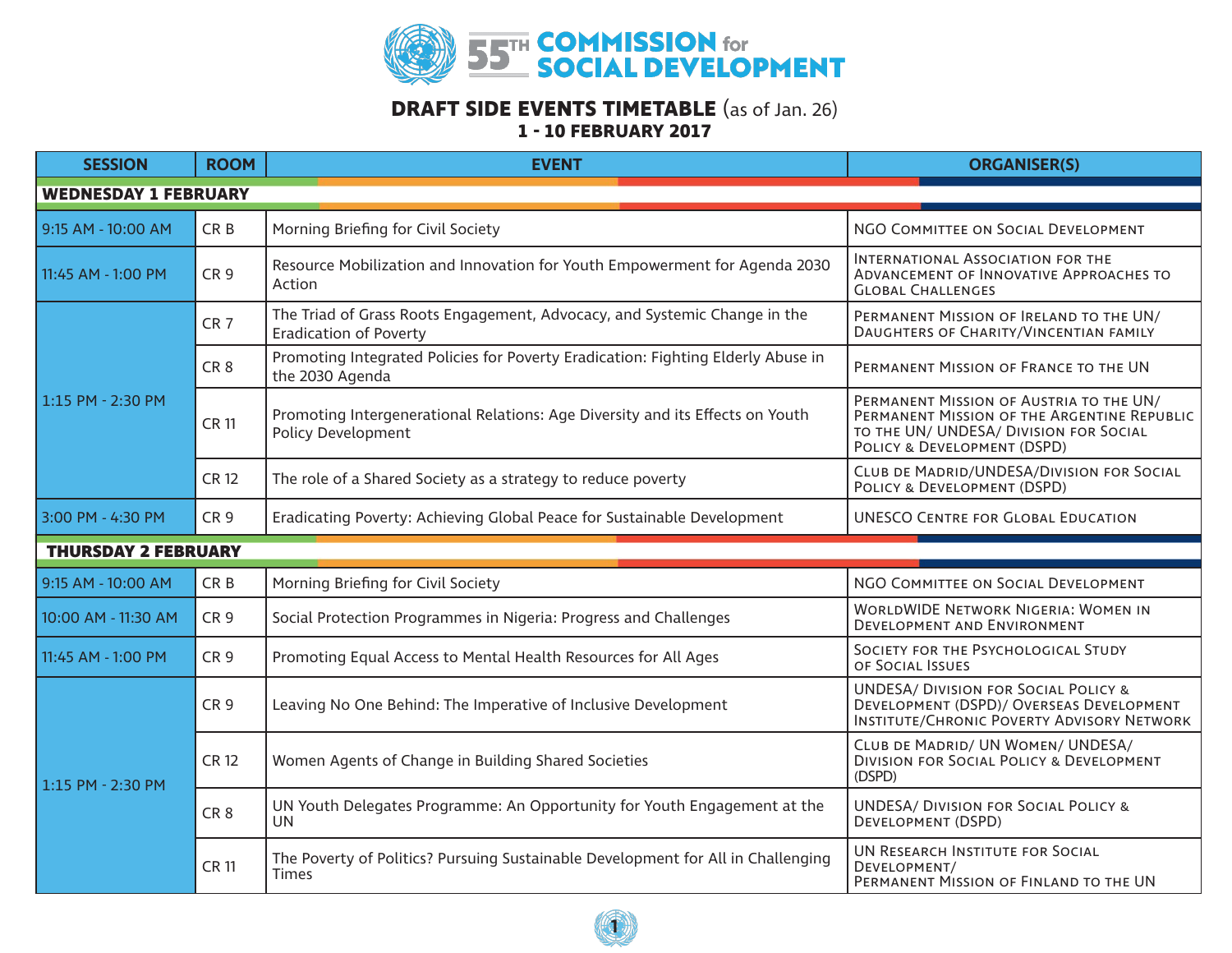

| <b>SESSION</b>           | <b>ROOM</b>     | <b>EVENT</b>                                                                                                                                       | <b>ORGANISER(S)</b>                                                                                                                                                                                               |  |  |
|--------------------------|-----------------|----------------------------------------------------------------------------------------------------------------------------------------------------|-------------------------------------------------------------------------------------------------------------------------------------------------------------------------------------------------------------------|--|--|
| 3:00 PM - 4:30 PM        | CR <sub>9</sub> | Defense of Land and Water as a Strategy to Eradicate Poverty                                                                                       | <b>GREEK ORTHODOX ARCHDIOCESAN COUNCIL OF</b><br>NORTH AND SOUTH AMERICA                                                                                                                                          |  |  |
| <b>FRIDAY 3 FEBRUARY</b> |                 |                                                                                                                                                    |                                                                                                                                                                                                                   |  |  |
| 9:15 AM - 10:00 AM       | CR <sub>B</sub> | Morning Briefing for Civil Society                                                                                                                 | NGO COMMITTEE ON SOCIAL DEVELOPMENT                                                                                                                                                                               |  |  |
| 10:00 AM - 11:30AM       | CR <sub>9</sub> | Rising Generations: Youth as Drivers of Prospering Communities                                                                                     | <b>BAHA'I INTERNATIONAL COMMUNITY</b>                                                                                                                                                                             |  |  |
| 11:45 AM - 1:00 PM       | CR <sub>9</sub> | Education for Global Citizenship in Eradicating Poverty: A Crowdsourced<br>Conversation                                                            | INSTITUTE OF THE BLESSED VIRGIN MARY -<br><b>LORETO GENERALATE</b>                                                                                                                                                |  |  |
| $1:15$ PM - 2:30 PM      | CR <sub>9</sub> | The role of civil society in strengthening social policy frameworks for<br>poverty eradication                                                     | <b>UNDESA/ DIVISION FOR SOCIAL POLICY &amp; DEVELOPMENT</b><br>(DSPD)/ NGO COMMITEE ON SOCIAL DEVELOPMENT                                                                                                         |  |  |
|                          | <b>CR12</b>     | Combating inequalities to end poverty                                                                                                              | UNESCO-MOST/ UNDESA/<br><b>DIVISION FOR SOCIAL POLICY &amp; DEVELOPMENT (DSPD)</b>                                                                                                                                |  |  |
|                          | CR <sub>6</sub> | Eradicating Poverty as a Human Right for Older Persons                                                                                             | PERMANENT MISSION OF ARGENTINA TO THE UN                                                                                                                                                                          |  |  |
|                          | CR <sub>7</sub> | Using Legal Mechanisms to Assist in Poverty Eradication                                                                                            | INTERNATIONAL FEDERATION OF WOMEN IN LEGAL<br>CAREERS                                                                                                                                                             |  |  |
|                          | <b>CR 11</b>    | Financing social protection floors: work of the Inter-agency Task Force on<br>Financing for Development                                            | INTERNATIONAL LABOUR ORGANIZATION/UNDESA/<br>FINANCING FOR DEVELOPMENT OFFICE                                                                                                                                     |  |  |
| 3:00 PM - 4:30 PM        | CR <sub>9</sub> | Technologies, methods and ways of sustainable development<br>management. Theory and Practice                                                       | SAIL OF HOPE: RUSSIAN SOLUTIONS FOR THE WORLD                                                                                                                                                                     |  |  |
| 4:45 PM - 6:00 PM        | CR <sub>9</sub> | Yoga's impact on poverty eradication, sustainable living and social<br>inclusion                                                                   | BRAHMA KUMARIS WORLD SPIRITUAL UNIVERSITY/<br>INTERNATIONAL FEDERATION OF WOMEN IN LEGAL<br>CAREERS                                                                                                               |  |  |
| <b>MONDAY 6 FEBRUARY</b> |                 |                                                                                                                                                    |                                                                                                                                                                                                                   |  |  |
| 10:00 AM - 11:30 AM      | CR <sub>E</sub> | 10 Solutions to Poverty You May Be Ignoring                                                                                                        | <b>MEMORY TREES</b>                                                                                                                                                                                               |  |  |
| 11:45 AM - 1:00 PM       | CR <sub>E</sub> | Global Citizenship for Social Development: Universal Curriculum Design and<br>ICT-Facilitated Intercultural Learning Environments for All Students | NGO COMMITTEE FOR EDUCATION, LEARNING AND<br>LITERACY                                                                                                                                                             |  |  |
| 1:15 PM - 2:30 PM        | <b>CR12</b>     | Inclusive cities for sustainable families                                                                                                          | INTERNATIONAL FEDERATION FOR FAMILY<br>DEVELOPMENT/ UNDESA/ DIVISION FOR SOCIAL<br>POLICY & DEVELOPMENT (DSPD)                                                                                                    |  |  |
|                          | CR <sub>5</sub> | Thinking long-term: Making poverty eradication and environmental<br>protection mutually supportive                                                 | INTERNATIONAL COUNCIL ON SOCIAL WELFARE/<br>PERMANENT MISSION OF FINALND TO THE UN/<br>INT'L ASSOCIATION OF SCHOOLS OF SOCIAL WORK/<br>UNITED NATIONS RESEARCH INSTITUTE FOR SOCIAL<br><b>DEVELOPMENT/ UNESCO</b> |  |  |
|                          | CR <sub>7</sub> | The Role of Strategic Partnership between Government and Civil Society<br>Organizations in achieving Agenda 2030 for Sustainable Development       | <b>WORLDWIDE NETWORK NIGERIA: WOMEN IN</b><br>DEVELOPMENT AND ENVIRONMENT/<br><b>AFRICAN YOUTH FOR TRANSPARENCY</b>                                                                                               |  |  |

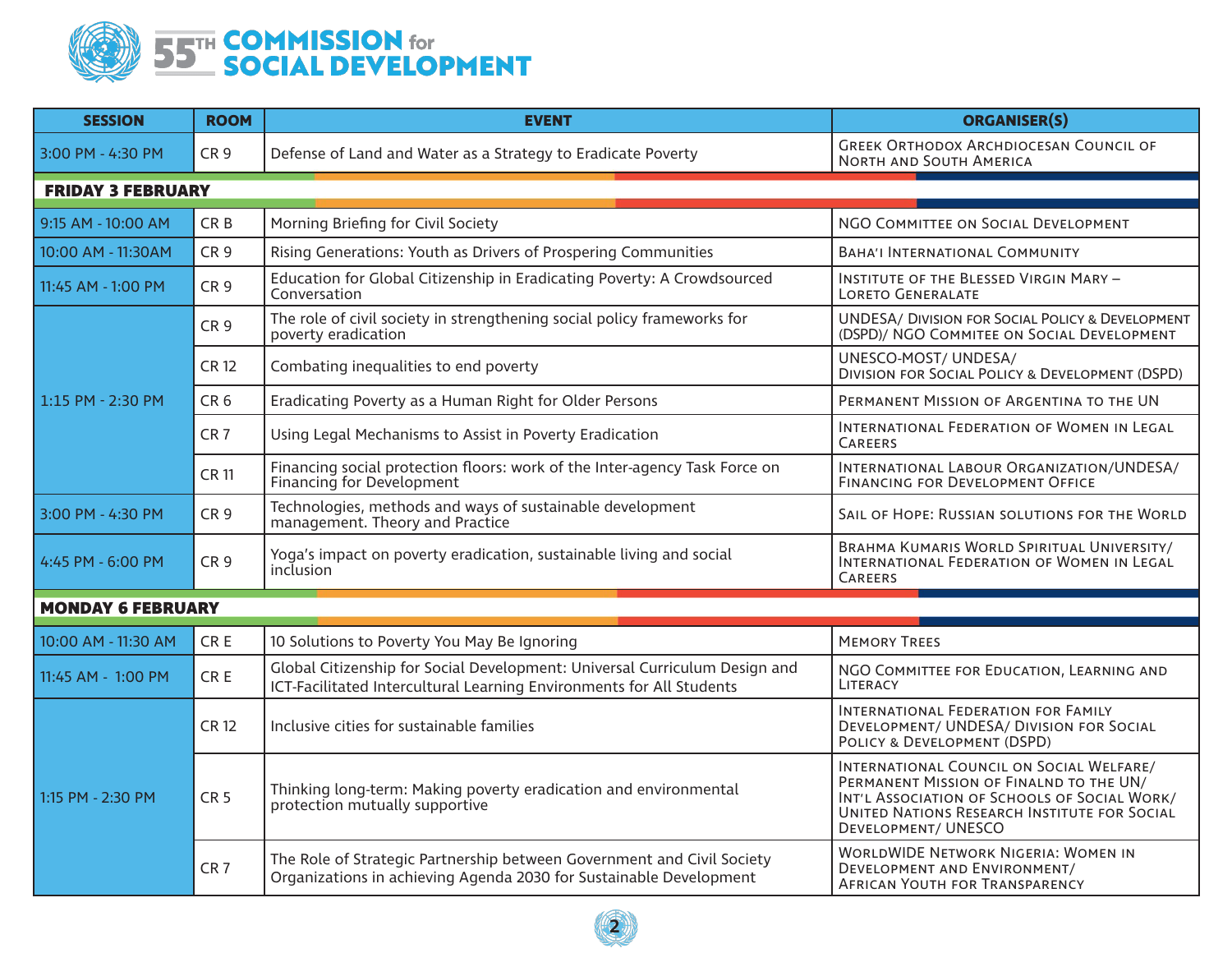

| <b>SESSION</b>              | <b>ROOM</b>     | <b>EVENT</b>                                                                                                                                                 | <b>ORANISER(S)</b>                                                                                                                                     |  |  |
|-----------------------------|-----------------|--------------------------------------------------------------------------------------------------------------------------------------------------------------|--------------------------------------------------------------------------------------------------------------------------------------------------------|--|--|
| 3:00 PM - 4:30 PM           | CR E            | Poverty Eradication through Education with Special Reference to Indigenous<br>People                                                                         | <b>KALINGA INSTITUTE OF SOCIAL SCIENCES</b>                                                                                                            |  |  |
| 4:45 PM - 6:00 PM           | CR E            | Fighting Poverty: A Case for Investing in Family Oriented Policies and Programs                                                                              | PERMANENT MISSION OF QATAR TO THE UN/<br>DOHA INTERNATIONAL FAMILY INSTITUTE                                                                           |  |  |
| <b>TUESDAY 7 FEBRUARY</b>   |                 |                                                                                                                                                              |                                                                                                                                                        |  |  |
| 10:00 AM - 11:30AM          | CR <sub>8</sub> | Improving the Online Participation of the General Public at United Nations<br>Events!                                                                        | INTERNATIONAL ASSOCIATION OF INDEPENDENT<br><b>JOURNALISTS</b>                                                                                         |  |  |
| 11:45 - 1:00 PM             | CR E            | Sustainable transport as strategy for the eradication of poverty with focus on<br>inland transport and employment generation to implement social development | BALTIC SEA FORUM/ UNDESA/ DIVISION FOR SOCIAL<br>POLICY & DEVELOPMENT (DSPD)                                                                           |  |  |
| 1:15 - 2:30 PM              | CR E            | Youth as a Tool for Poverty Eradication and Sustainable Development                                                                                          | INTERNATIONAL RELATIONS STUDENTS ASSOCIATION<br><b>MCGILL UNIVERSITY</b>                                                                               |  |  |
|                             | CR <sub>5</sub> | A Human Dignity and Faith Perspective on the Eradication of Poverty for the<br>Incarcerated Population of the World                                          | INTERNATIONAL PRISON CHAPLAINS' ASSOCIATION/<br><b>CURE INTERNATIONAL/</b><br>PERMANENT MISSION OF DENMARK TO THE UN                                   |  |  |
|                             | <b>CR 12</b>    | The promotion of mental health and wellbeing for youth as a strategy for social<br>integration and poverty eradication                                       | <b>UNDESA/ DIVISION FOR SOCIAL POLICY &amp; DEVELOPMENT</b><br>(DSPD)/ PERMANENT MISSION OF PALAU TO THE UN/<br>PERMANENT MISSION OF BELGIUM TO THE UN |  |  |
| 3:00 PM - 4:30 PM           | CR E            | Achieving Sustainable Development through Social and Political<br>Entrepreneurship: Voices of Global Youth Innovators                                        | SUSTAINUS                                                                                                                                              |  |  |
| <b>WEDNESDAY 8 FEBRUARY</b> |                 |                                                                                                                                                              |                                                                                                                                                        |  |  |
| 10:00 AM - 11:30AM          | CR E            | Poverty Eradication through Multi-Stakeholder Collaboration and SDGs<br>Appropriation: The Case of Mexico                                                    | MAYAMA AC                                                                                                                                              |  |  |
| 11:45 - 1:00 PM             | CR E            | Implementing the Sustainable Development Goals: Ensuring No One is Left<br><b>Behind</b>                                                                     | NGO COMMITTEE ON SOCIAL DEVELOPMENT/<br><b>WORLDWIDE NETWORK NIGERIA</b>                                                                               |  |  |
| 1:15 - 2:30 PM              | CR E            | Eradicating Poverty through Education: Increasing Wealth through Sexual<br>Health                                                                            | CONCEPTS OF TRUTH, INC.                                                                                                                                |  |  |
|                             | <b>CR12</b>     | The role of the media in promoting strategies for the eradication of poverty                                                                                 | <b>UNDESA/ DIVISION FOR SOCIAL POLICY &amp;</b><br>DEVELOPMENT (DSPD)                                                                                  |  |  |
|                             | CR <sub>7</sub> | Leaving no child behind: Promoting youth inclusion<br>through quality education for all                                                                      | INTERNATIONAL FEDERATION FOR FAMILY DEVELOPMENT/<br>PERMANENT MISSION OF QATAR TO THE UN                                                               |  |  |
|                             | CR <sub>8</sub> | Leave No One Behind: The Wresinski Approach, 60 Years of Experience                                                                                          | PERMANENT MISSION OF FRANCE TO THE UN/<br><b>ATD FOURTH WORLD</b>                                                                                      |  |  |
| 3:00 PM - 4:30 PM           | CR E            | Early Parenting and Early Childhood Care and Education to address the<br>inter-generational dimension of Poverty: The CEPPs Global Initiative                | <b>MAKE MOTHERS MATTER</b>                                                                                                                             |  |  |